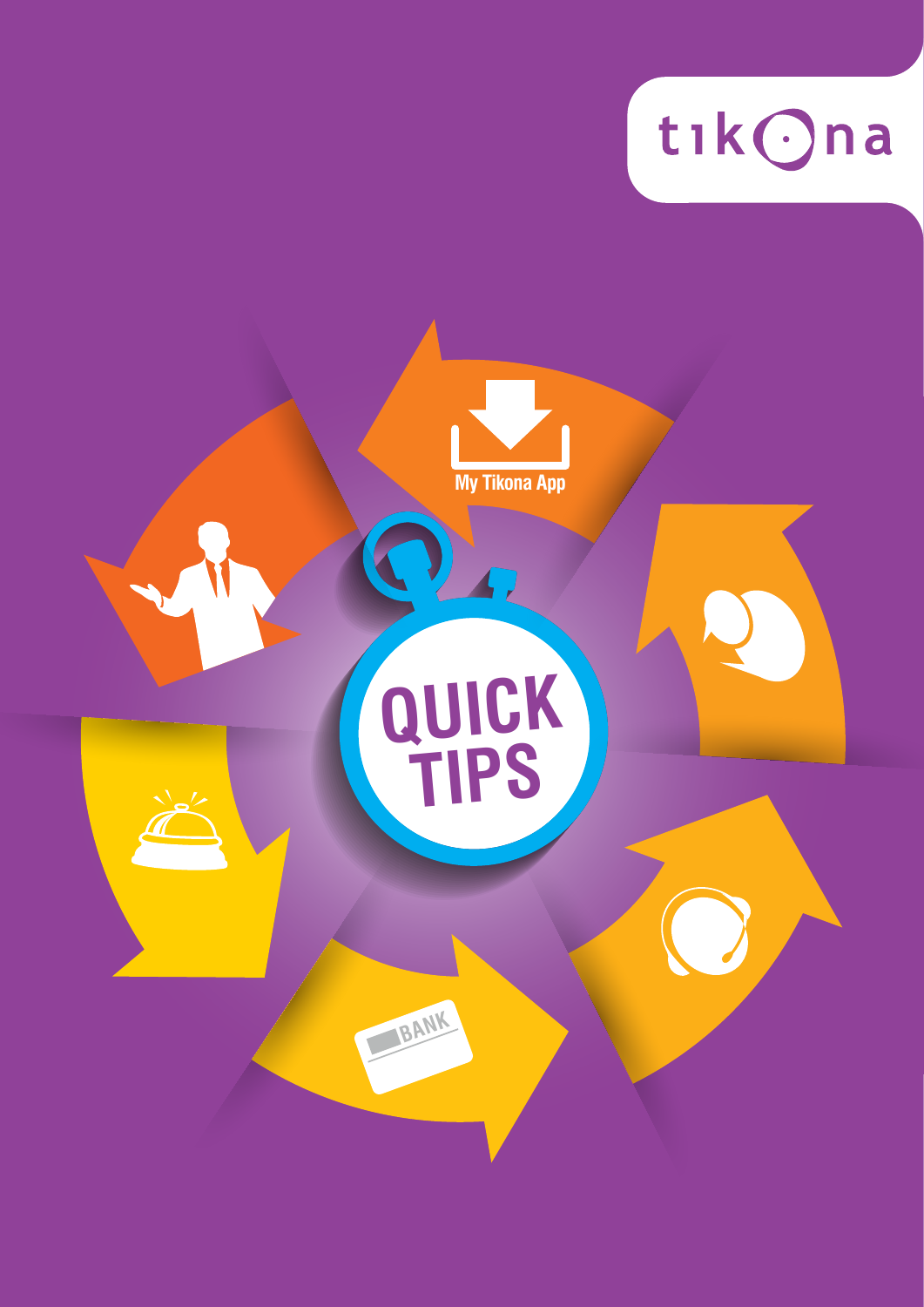

# SERVICE ORDERING >>

Subscription to Tikona Home Broadband can be made by the following methods:

- ▶ Toll Free Number: 1800 209 0044
- Send an Email: sales@tikona.in
- ▶ Fill an Online Enquiry Form

No subscription amount to be paid to Tikona Infinet Private Limited (TIPL) Sales Executive at the time of placing an order.



**UICK** 

**TIPS**

http://www.tikona.in/for-home/broadband-plans/plans/book-now

Click here to know more about various tariff plans

http://tikona.in/for-home/broadband-plans/plans/tariff-plans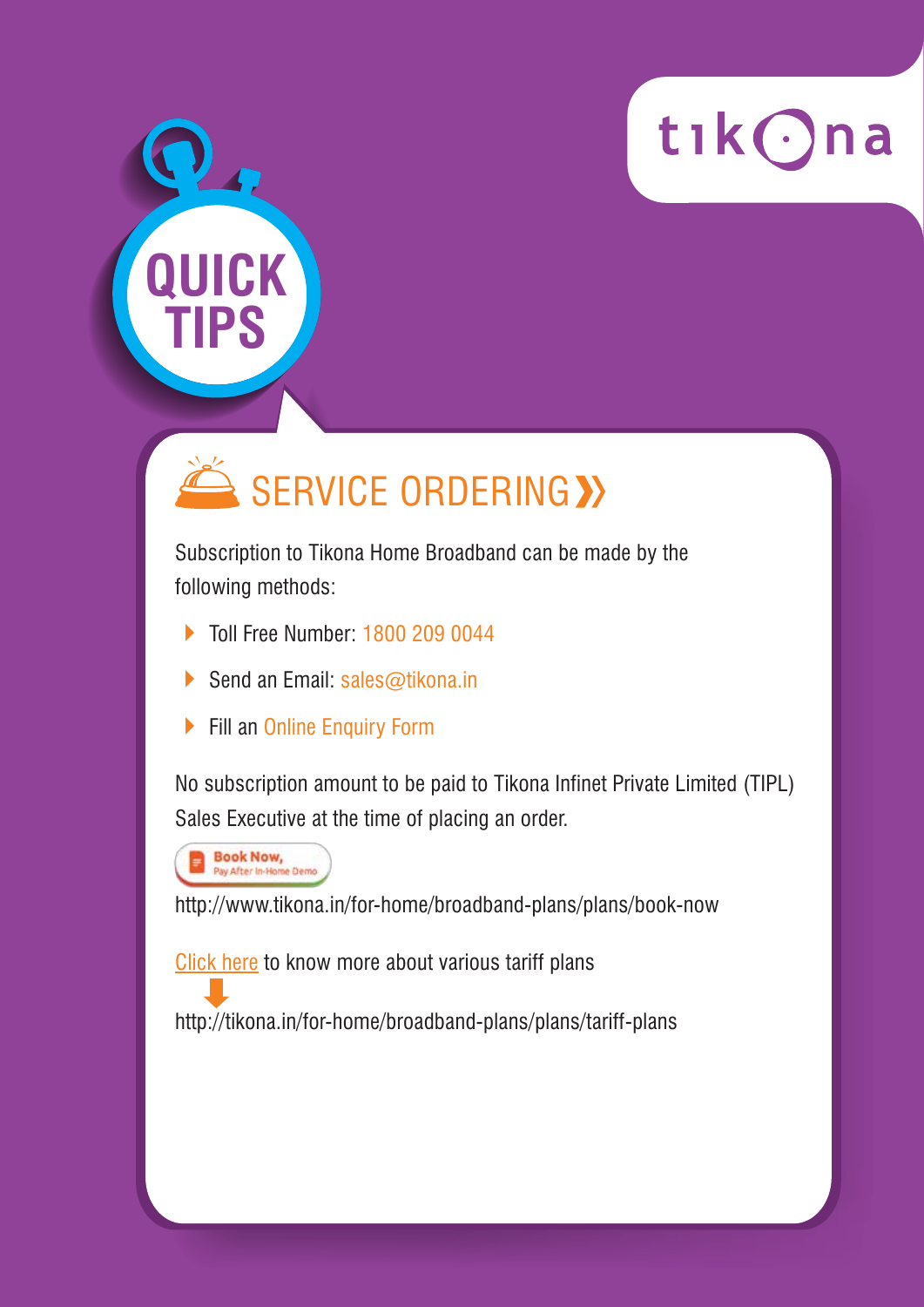

## SERVICE INSTALLATION >>

**QUICK**

**TIPS**

- **DE** The authorised TIPL representative will visit the subscriber's premises to carry-out service demo.
- **N** The subscriber is required to pay 'Subscription Amount' as mentioned in the plan details on installation post the service demo at the installation location to the authorised TIPL installation representative only.
- **N** The authorised TIPL installation representative will carry a TIPL ID card. The subscriber can ask the TIPL representative for valid Government ID like PAN card or driving license to verify his identification.

 **TIPL will not be responsible for any payment made by the subscriber to an unauthorised person claiming to be a TIPL representative.**

**N** Service installation will be done within 3 working days from the date of realisation of subscription amount. In case of cheque payment, service installation shall take 6-10 working days from the cheque's submission date.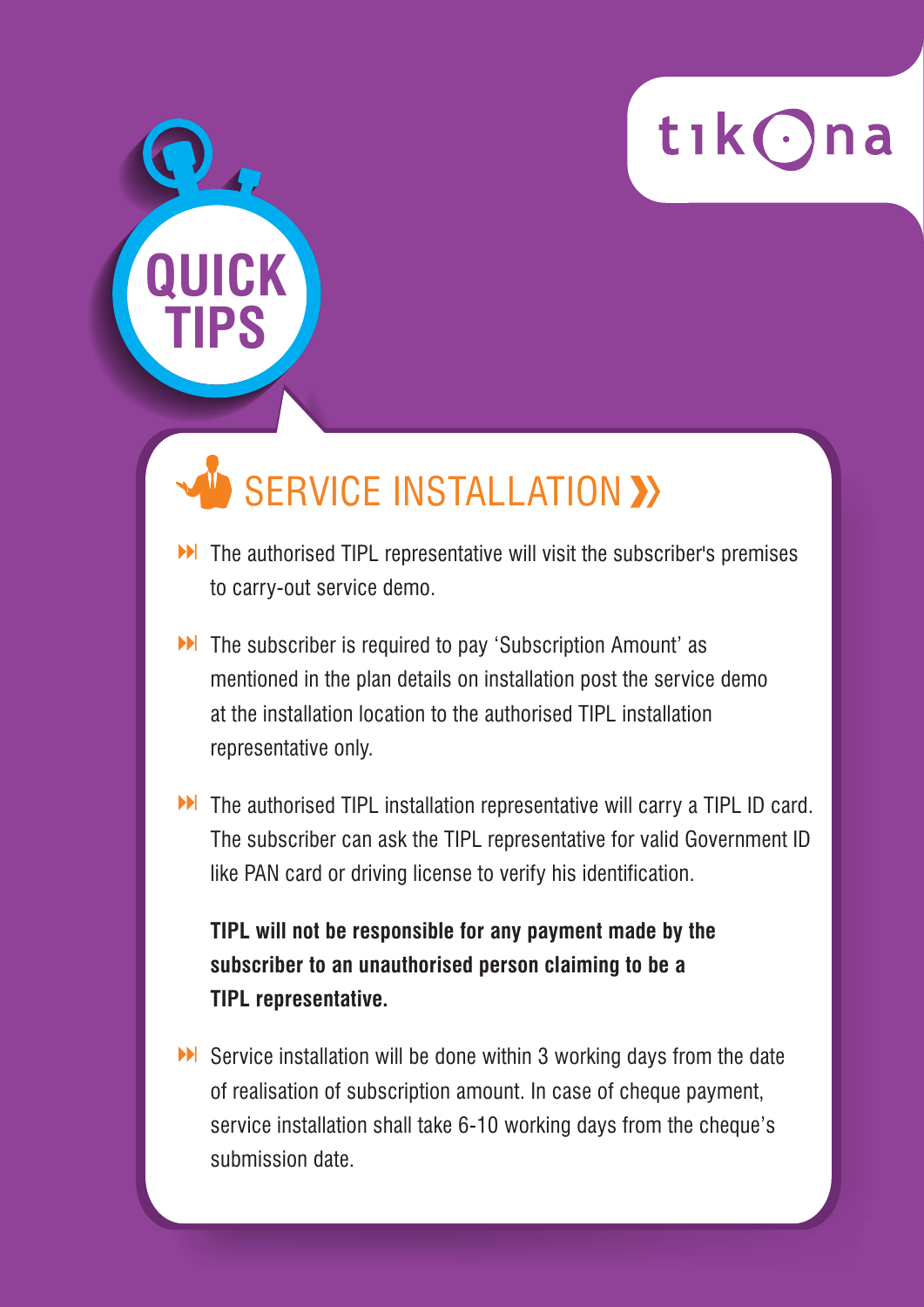

- **Post successful installation, the TIPL representative will provide**  Subscriber Registration Form (SRF), which needs to be filled with complete and correct information. The following documents need to be submitted along with the SRF.
	- ▶ Valid Proof of Identity (self-attested A4 size photocopy)
	- ▶ Valid Proof of Address (self-attested A4 size photocopy)
	- ▶ One passport size colour photograph

**QUICK**

**TIPS**

The subscriber will receive a User ID on his/her registered Email ID and registered mobile number. After the completion of installation, Tikona representative will assist the subscriber in generating the Tikona broadband password through Tikona service login page.

Do not share your User ID and Password with anyone, including Tikona representatives.

You can change your password online through Tikona login page and Self Care portal or contact Tikona Care on 1860 3000 3434, the executive will assist you to set up your new password.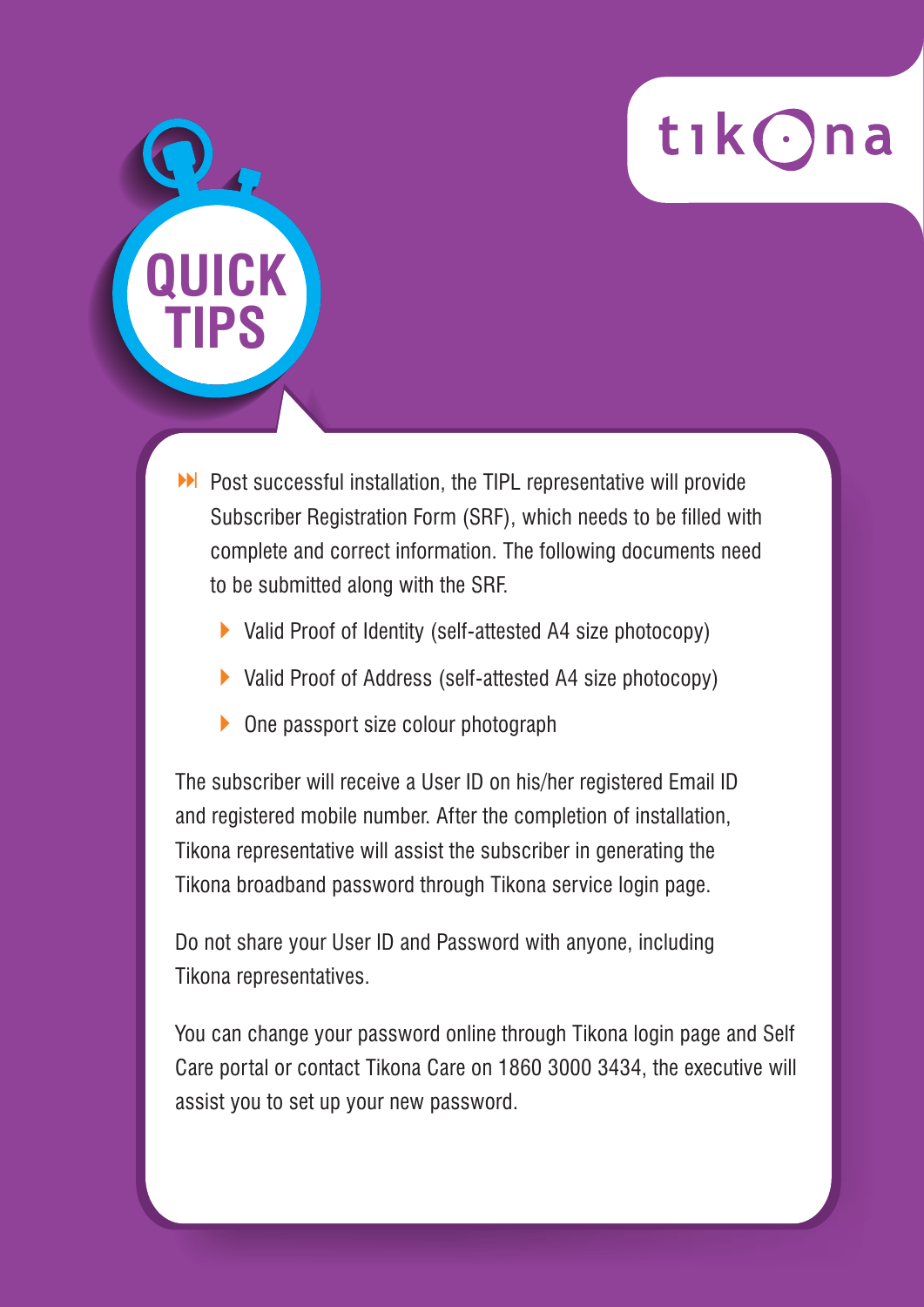

Subscriber can register for Automatic Login. Automatic Login makes it easy to use Tikona Broadband Services by eliminating the need to repeatedly login every time to access Internet.

#### **How to Activate Automatic Login?**

**QUICK**

**TIPS**

- ▶ Login to Tikona Broadband Service using Tikona User ID/Service ID on https://login.tikona.in
- After successful login, Click on "To Register For Automatic Login"
- ▶ Read Terms & Conditions carefully. Re-enter Service Password and Press 'Register'
- Subscriber will receive One Time Password on Registered Mobile Number (RMN).
- ▶ Enter OTP on Screen and press Register. OTP is valid for only 10 Minutes.
- ▶ Login Free shall be accepted and activated within 2 Hours. Subscriber will receive SMS when Login free is Activated.
- ▶ Restart your Wi-Fi router for the Automatic Login to take effect and enjoy surfing without having to login.

#### **How to de-Register from Login Free Access?**

You can de-Register from Automatic Login anytime you want. Please send following SMS from your Registered Mobile Number to 5676708 - **DRLOGIN <SERVICE ID>**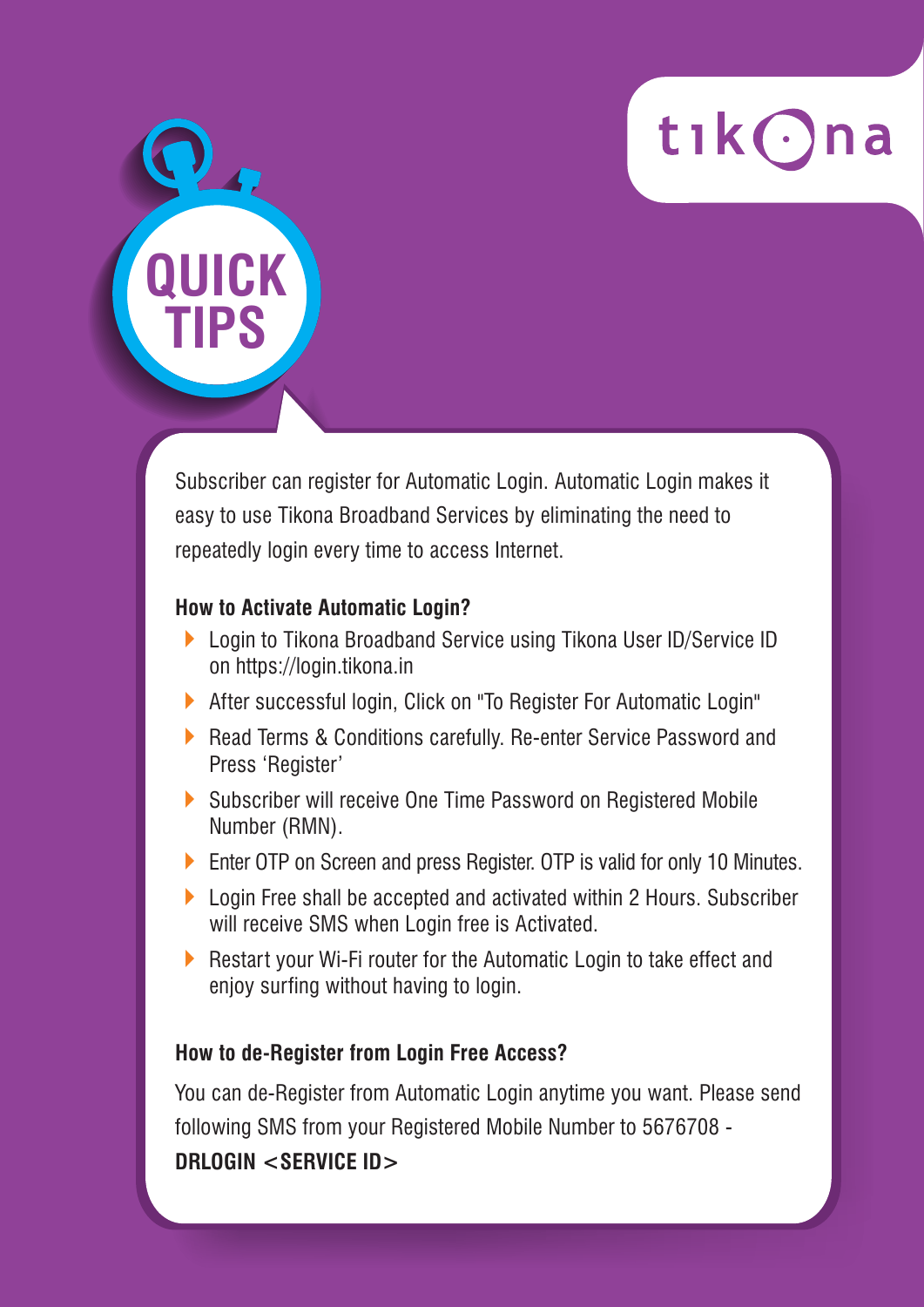

## SERVICE SUPPORT >>

**QUICK**

**TIPS**

The subscriber may contact Tikona Care @ 1860 3000 3434. Place a service request via My Tikona App or write to customercare@tikona.in for the following services:

- $\blacktriangleright$  Information pertaining to service, billing, tariff plan, etc.
- Complaint registration, in case the subscriber has issue/s with the service
- Change of tariff plan, billing address, mobile number or Email ID.

When a request or complaint is placed at Tikona Care, a reference number is provided to the subscriber in order to track the status of the service request/complaint. The subscriber needs to always mention the reference number in all future interactions with Tikona Care to enable better service support.

Subscribers can get live status of the service and complaints request on Notification Tab of My Tikona App.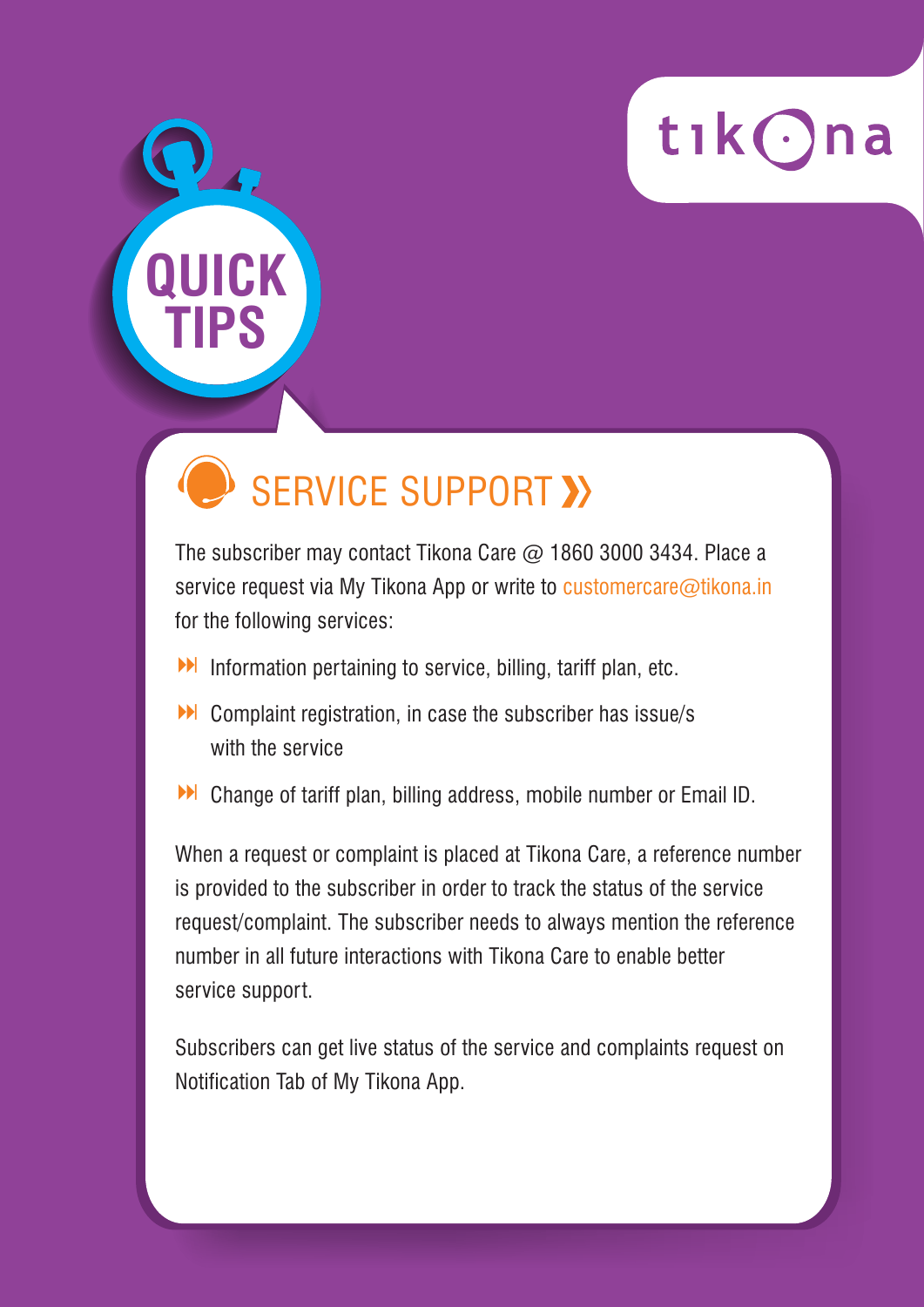

**N** You should keep changing your password from time to time to avoid misuse.

**UICK** 

**TIPS**

- You can change your password through the Reset/Change Password option on the login page or via our Selfcare Portal.
- **EXECUTE:** For technical queries/complaints regarding your connection, subscriber can directly contact the hotline tech support: 39453434 (pre fix local standard codes, standard call rates applicable).

My Tikona App is your extended customer support which enables you to register any service or network connection issues in real time.